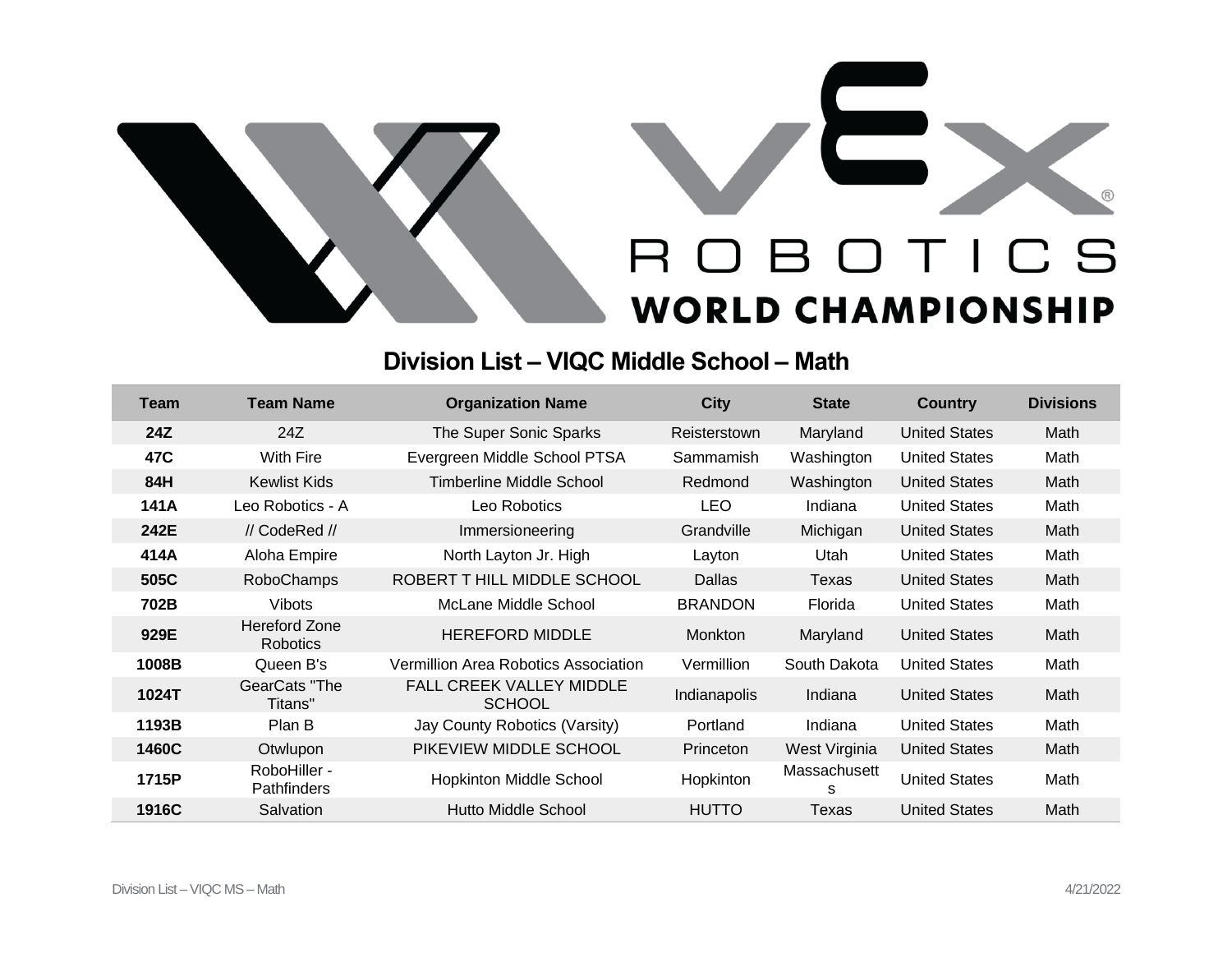| <b>Team</b> | <b>Team Name</b>                      | <b>Organization Name</b>                                 | <b>City</b>             | <b>State</b>    | <b>Country</b>       | <b>Divisions</b> |
|-------------|---------------------------------------|----------------------------------------------------------|-------------------------|-----------------|----------------------|------------------|
| 2028B       | The Mean Machine                      | <b>Bankhead Middle School</b>                            | Cordova                 | Alabama         | <b>United States</b> | Math             |
| 2358A       | <b>Tiger Square</b>                   | <b>Foster City</b>                                       | <b>Foster City</b>      | California      | <b>United States</b> | Math             |
| 2626Y       | WaitWhat?                             | ST FRANCIS XAVIER Middle<br><b>SCHOOL</b>                | Appleton                | Wisconsin       | <b>United States</b> | Math             |
| 2952G       | <b>Struc Sharks</b>                   | mySTEMbuddy                                              | Naperville              | <b>Illinois</b> | <b>United States</b> | Math             |
| 4751Z       | Those Guys and That<br>Girl           | Robotics Edge                                            | Chandler                | Arizona         | <b>United States</b> | Math             |
| 5280E       | Quaranteam                            | <b>SOARING HEIGHTS PK-8</b>                              | Erie                    | Colorado        | <b>United States</b> | Math             |
| 6210D       | <b>HCS Eagles:</b><br>Dominant Duo    | Heritage Christian School                                | Indianapolis            | Indiana         | <b>United States</b> | Math             |
| 6546A       | One Degree North Jr<br>$\overline{2}$ | Singapore American School                                | Singapore               |                 | Singapore            | Math             |
| 6891S       | Sanitized<br><b>Speedracers</b>       | FAITH LUTHERAN MIDDLE<br><b>SCHOOL &amp; HIGH SCHOOL</b> | Las Vegas               | Nevada          | <b>United States</b> | Math             |
| 7508A       | Eagle 1                               | <b>WESTMORELAND MIDDLE</b><br><b>SCHOOL</b>              | Westmorelan<br>d        | Tennessee       | <b>United States</b> | Math             |
| 8135B       | <b>Grizzly Gears</b>                  | PINEY GROVE MIDDLE SCHOOL                                | Cumming                 | Georgia         | <b>United States</b> | Math             |
| 9078A       | 9078A                                 | <b>GRIFFITHS (GORDON) MIDDLE</b>                         | Downey                  | California      | <b>United States</b> | Math             |
| 10173D      | <b>HBS Vextreme</b>                   | Henrietta Barnett School                                 | London                  |                 | United<br>Kingdom    | Math             |
| 10478D      | Unkn0wn                               | Greig City Academy                                       | London                  |                 | United<br>Kingdom    | Math             |
| 10622A      | Robot-ik World<br>Center              | ROBOTIK WORLD CENTER                                     | Tampico                 | Tamaulipas      | Mexico               | Math             |
| 10775E      | <b>CyberEAGLES</b>                    | <b>SYCAMORE SCHOOL</b>                                   | Indianapolis            | Indiana         | <b>United States</b> | Math             |
| 10847C      | Roomba                                | Westwood                                                 | Gainesville             | Florida         | <b>United States</b> | Math             |
| 11029N      | <b>Green House</b>                    | <b>ABRAHAM LINCOLN MIDDLE</b><br><b>SCHOOL</b>           | Gainesville             | Florida         | <b>United States</b> | Math             |
| 11289A      | <b>RoboWolves</b>                     | <b>EWELL D WALKER MIDDLE</b>                             | <b>Dallas</b>           | <b>Texas</b>    | <b>United States</b> | Math             |
| 11450G      | <b>RMS Lions</b>                      | RAVENSWOOD MIDDLE                                        | East Palo Alto          | California      | <b>United States</b> | Math             |
| 11559C      | <b>BPR</b>                            | Canyon Day Junior High                                   | Whiteriver              | Arizona         | <b>United States</b> | Math             |
| 11686E      | I'm a Banana                          | NEW PALESTINE JR HIGH SCHOOL                             | <b>New</b><br>Palestine | Indiana         | <b>United States</b> | Math             |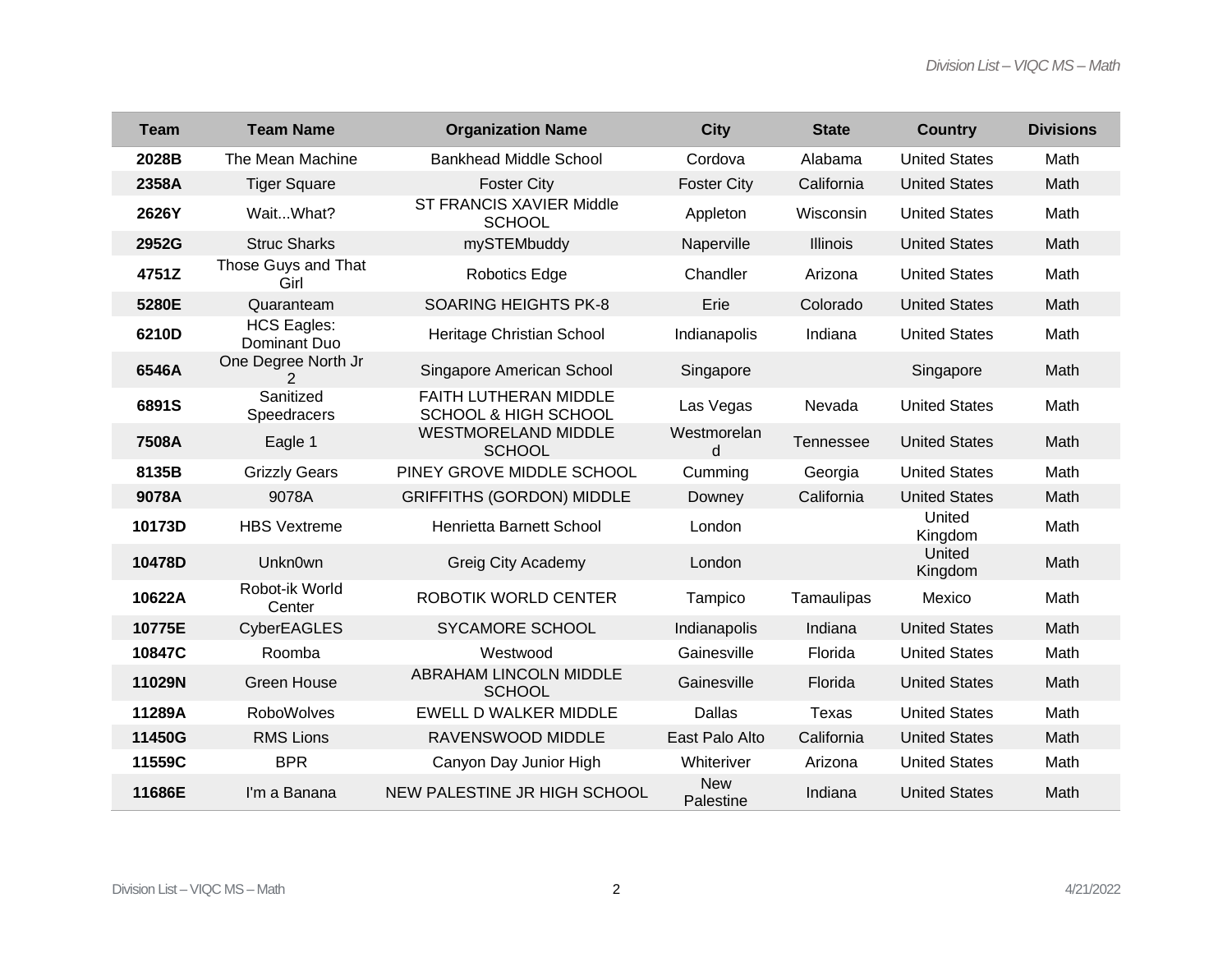| <b>Team</b> | <b>Team Name</b>       | <b>Organization Name</b>                          | <b>City</b>             | <b>State</b>            | <b>Country</b>       | <b>Divisions</b> |
|-------------|------------------------|---------------------------------------------------|-------------------------|-------------------------|----------------------|------------------|
| 13765B      | MTS_WindowCleaner<br>S | <b>Merchant Taylors' School</b>                   | London                  |                         | United<br>Kingdom    | Math             |
| 14203A      | <b>Treaders</b>        | LOYALSOCK TWP MIDDLE<br><b>SCHOOL</b>             | Williamsport            | Pennsylvania            | <b>United States</b> | Math             |
| 16346N      | The Nuns               | Cranberry Jr Sr High School                       | Seneca                  | Pennsylvania            | <b>United States</b> | Math             |
| 17760G      | Los Banditos           | <b>Capitol City Robotics</b>                      | Washington              | District of<br>Columbia | <b>United States</b> | Math             |
| 18799A      | Mr. Miyagi             | Montessori Science Academy                        | <b>New</b><br>Palestine | Indiana                 | <b>United States</b> | Math             |
| 20185C      | The Fighting Pickles   | DELTA CHARTER SCHOOL MST                          | Ferriday                | Louisiana               | <b>United States</b> | Math             |
| 21037C      | Golden Cobras          | <b>CENTRAL MIDDLE</b>                             | edgewater               | Maryland                | <b>United States</b> | Math             |
| 21549E      | CyberForce             | Queen Elizabeth's School                          | London                  |                         | United<br>Kingdom    | Math             |
| 22598A      | Mighty Ducks 2.0       | MARTINSBURG SOUTH MIDDLE<br><b>SCHOOL</b>         | Martinsburg             | West Virginia           | <b>United States</b> | Math             |
| 24250E      | Double-sided Tape      | BRENTWOOD MIDDLE SCHOOL                           | Brentwood               | Tennessee               | <b>United States</b> | Math             |
| 28102D      | 4 Crazy Burritos       | NORTH UNION MIDDLE SCHOOL                         | Richwood                | Ohio                    | <b>United States</b> | Math             |
| 30040D      | <b>VCMS Robotics D</b> | Vickery Creek Middle School                       | Cumming                 | Georgia                 | <b>United States</b> | Math             |
| 31408B      | Cu?iosity              | TAHLEQUAH MIDDLE SCHOOL                           | Tahlequah               | Oklahoma                | <b>United States</b> | Math             |
| 32092D      | Sky's the Limit        | <b>Stargate Charter School</b>                    | Thornton                | Colorado                | <b>United States</b> | Math             |
| 33557A      | <b>Bad Vibes Only</b>  | PICACHO MIDDLE                                    | Las Cruces              | New Mexico              | <b>United States</b> | Math             |
| 35758D      | <b>Five Guys</b>       | <b>LIBERTY MIDDLE SCHOOL</b>                      | Madison                 | Alabama                 | <b>United States</b> | Math             |
| 38298F      | <b>Code Masters</b>    | <b>BOB GRAHAM EDUCATION</b><br><b>CENTER</b>      | Miami Lakes             | Florida                 | <b>United States</b> | Math             |
| 40693U      | Graphfire              | Gillette College                                  | Gillette                | Wyoming                 | <b>United States</b> | Math             |
| 44114A      | Trio of Five           | Tri-county Middle-senior High School              | Wolcott                 | Indiana                 | <b>United States</b> | Math             |
| 45864Z      | Asteria                | Asteria                                           | San Jose                | California              | <b>United States</b> | Math             |
| 47646G      | <b>Dynamic Dragons</b> | Southern Delaware School Of The<br>Arts           | Selbyville              | Delaware                | <b>United States</b> | Math             |
| 50316A      | The Boomers            | <b>COMMODORE JOHN ROGERS</b><br>ELEMENTARY/MIDDLE | <b>Baltimore</b>        | Maryland                | <b>United States</b> | Math             |
| 51186B      | Eagles                 | St. Monica Catholic School                        | <b>INDIANAPOLI</b><br>S | Indiana                 | <b>United States</b> | Math             |
| 53248A      | <b>Storm Brain</b>     | MONTCALM HIGH SCHOOL                              | <b>Bramwell</b>         | West Virginia           | <b>United States</b> | Math             |
| 55712H      | C.O.L.T.S.             | Lawrence & Heidi Canarelli Middle<br>School       | Las Vegas               | Nevada                  | <b>United States</b> | Math             |